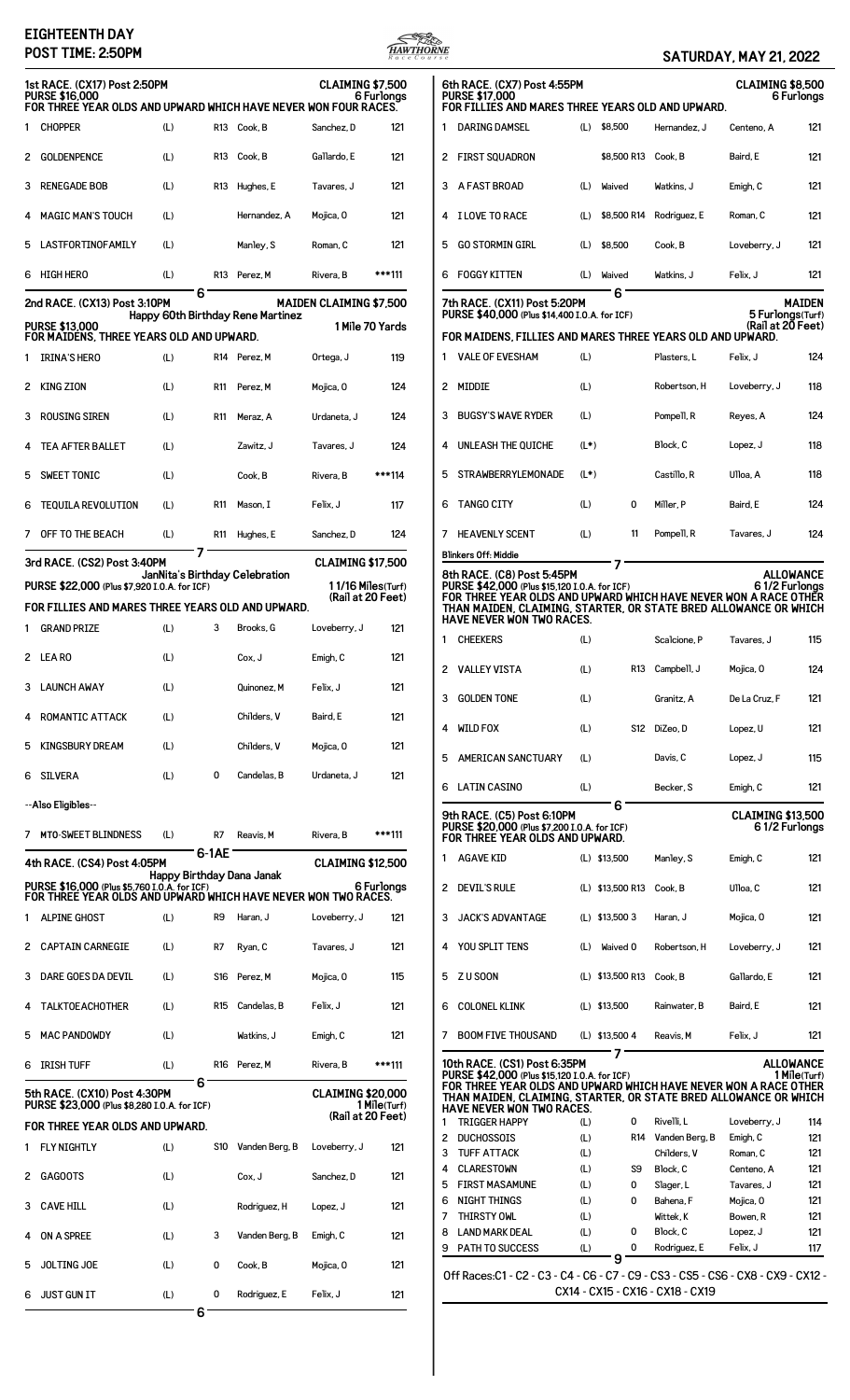|    | Extra Races For Friday, May 27, 2022                                                                                                                                                                                                       |
|----|--------------------------------------------------------------------------------------------------------------------------------------------------------------------------------------------------------------------------------------------|
|    | (Entries Close on Sunday, May 22, 2022)<br><b>EXTRA RACE NO 7</b><br><b>CLAIMING</b>                                                                                                                                                       |
| Х7 | Purse \$13,000. For Three Year Olds and Upward Which Have Never Won Two Races.                                                                                                                                                             |
|    | <b>CLAIMING PRICE \$6,250</b>                                                                                                                                                                                                              |
|    | (Claiming races for \$4,000 or less not considered in estimating allowances)<br><b>SIX FURLONGS</b>                                                                                                                                        |
| Х8 | <b>CLAIMING</b><br>EXTRA RACE NO 8<br>Purse \$14,000. For Fillies And Mares Three Years Old and Upward Which Have Never Won Three                                                                                                          |
|    | Races.                                                                                                                                                                                                                                     |
|    | <b>CLAIMING PRICE \$6.250</b>                                                                                                                                                                                                              |
|    | (Claiming races for \$4,000 or less not considered in estimating allowances)<br><b>SIX FURLONGS</b><br><u> 1980 - Jan James James, politik eta politik eta politik eta politik eta politik eta politik eta politik eta</u>                 |
| Х9 | <b>CLAIMING</b><br><b>EXTRA RACE NO 9</b><br>Purse \$18,000. (Plus \$6,480 I.O.A. for ICF) For Three Year Olds and Upward Which Have Never Won<br>Two Races.                                                                               |
|    | Three Year Olds. 117 lbs. 01der. 124 lbs.                                                                                                                                                                                                  |
|    | <b>CLAIMING PRICE \$20,000</b><br>(Claiming races for \$15,000 or less not considered in estimating allowances)                                                                                                                            |
|    | ONE MILE AND SEVENTY YARDS                                                                                                                                                                                                                 |
|    | <b>X10</b> EXTRA RACE NO 10<br>Two Races 0ther Than Maiden, Clarent Prince Vear Old MCE OPTIONAL CLAIMING<br>Two Races Other Than Maiden, Claiming, Starter, Or State Bred or Which Have New Non four Races<br>or Claiming Price \$35,000. |
|    |                                                                                                                                                                                                                                            |
|    | <b>CLAIMING PRICE \$35,000</b><br>(Claiming races for \$25,000 or less not considered in estimating allowances)                                                                                                                            |
|    | (Preference by condition eligibility)<br>EXTRA RACE NO.11<br>EXTRA RACE NO.11                                                                                                                                                              |
|    | X11 Purse \$40,000. (Plus \$14,400 I.O.A. for ICF) For Maidens, Fillies And Mares Three Years Old and<br>Upward.                                                                                                                           |
|    | Older. 124 lbs.<br>Three Year Olds. 117 lbs.<br>(Preference by condition eligibility)                                                                                                                                                      |
|    | <b>ONE MILE(Turf)</b><br><u> 1980 - Johann Barnett, fransk politik (</u>                                                                                                                                                                   |
|    | CLAIMING STAR RACE NO 12<br>2021 - Purse \$12,000. For Three Year Olds and Upward Which Have Not Won Two Races In 2021 - 2022 or<br>3021 - Which Have Not Won A Race Since May 27, 2021.                                                   |
|    |                                                                                                                                                                                                                                            |
|    | <b>CLAIMING PRICE \$5,000</b><br>(Claiming races for \$4,000 or less not considered in eligibility and allowances)                                                                                                                         |
|    | SIX AND ONE HALF FURLONGS                                                                                                                                                                                                                  |
|    | X13 EXTRA RACE NO 13<br>X13 Purse \$12,000. For Maidens, Three Years Old and Upward.<br><b>MAIDEN CLAIMING</b><br>Three Year Olds. 118 lbs.<br>Older. 124 lbs.                                                                             |
|    | <b>CLAIMING PRICE \$6.250</b><br>FIVE AND ONE HALF FURLONGS                                                                                                                                                                                |
|    | <b>EXTRA RACE NO 14</b><br><b>CLAIMING</b><br>X14 EXTRA RACE NO 14<br>X14 Purse \$13,000. For Fillies And Mares Three Years Old and Upward Which Have Never Won Two Races.                                                                 |
|    | Three Year Olds. 117 lbs.<br>Older 124 lbs.<br>Non-winners of a race at a mile or over since April 27. 3 lbs.                                                                                                                              |
|    | <b>CLAIMING PRICE \$6.250</b><br>(Claiming races for \$4,000 or less not considered in estimating allowances)                                                                                                                              |
|    |                                                                                                                                                                                                                                            |
|    | ONE MILE AND SEVENTY YARDS<br>The Purse \$19,000. (Plus \$6,840 I.O.A. for ICF) For Three Year Olds or Four Year Olds and Upward Which<br>Three News Mon Timee Races.                                                                      |
|    |                                                                                                                                                                                                                                            |
|    | <b>CLAIMING PRICE \$20,000</b><br>(Claiming races for \$17,500 or less not considered in estimating allowances)                                                                                                                            |
|    | ONE MILE AND SEVENTY YARDS<br><b>CLAIMING</b>                                                                                                                                                                                              |
|    | X16 EXTRA RACE NO 16<br>X16 Purse \$26,000. (Plus \$9,360 I.O.A. for ICF) For Three Year Olds and Upward.                                                                                                                                  |
|    | <b>CLAIMING PRICE \$25,000</b>                                                                                                                                                                                                             |
|    | (Claiming races for \$20,000 or less not considered in estimating allowances)<br><b>SIX FURLONGS</b><br><u> 1980 - Johann Barbara, martxa a</u>                                                                                            |
|    | <b>CLAIMING</b><br><b>EXTRA RACE NO 17</b><br>X17 Purse \$14,000. For Three Year Olds and Upward Which Have Never Won Three Races.                                                                                                         |
|    | Three Year Olds. 117 lbs. 01der. 124 lbs.<br>Non-winners of a race at a mile or over since April 27. 3 lbs.                                                                                                                                |
|    | <b>CLAIMING PRICE \$6.250</b><br>(Claiming races for \$4,000 or less not considered in estimating allowances)                                                                                                                              |
|    |                                                                                                                                                                                                                                            |
|    | ONE MILE AND SEVENTY YARDS<br>THE AND SEVENTY YARDS<br>Purse \$19,000. (Plus \$6,840 I.O.A. for ICF) For Fillies Three Years Old or Fillies and Mares Four<br>Tence Vace Old and Upward Which Have Never Won Three Races.                  |
|    | Older. 124 lbs.<br>Three Year Olds. 117 lbs.                                                                                                                                                                                               |
|    | <b>CLAIMING PRICE \$20.000</b><br>(Claiming races for \$17,500 or less not considered in estimating allowances)                                                                                                                            |
|    | <b>ONE MILE(Turf)</b><br>ONE MILE(Turf)<br>ALLOWANCE<br>X19 Purse \$42,000. (Plus \$15, 120 I.O.A. for ICE) For Fillies And Mares Three Years Old and Upward Hinich                                                                        |
|    | Have Never Won A Race Other Than Maiden, Claiming, Starter, Or State Bred Allowance or Which                                                                                                                                               |
|    | Have Never Won Two Races.                                                                                                                                                                                                                  |
|    | (Claiming races for \$20,000 or less not considered in estimating allowances)                                                                                                                                                              |
|    | (Preference by condition eligibility)<br><b>SIX FURLONGS</b>                                                                                                                                                                               |

| <b>EXTRA RACE NO 21</b><br>X21 Purse \$20,000. (Plus \$7,200 I.O.A. for ICF) For Three Year Olds and Upward Which Have Never Won<br>Four Races.<br>Three Year Olds118 lbs.<br><b>CLAIMING PRICE \$15,000</b><br>(Claiming races for \$12,500 or less not considered in estimating allowances)<br><b>ALLOWANCE OPTIONAL CLAIMING</b><br><b>EXTRA RACE NO 22</b><br>X22 Purse \$46,000. (Plus \$16,560 I.O.A. for ICF) For Three Year Olds and Upward Which Have Never Non<br>Three Races Other Than Maiden, Claiming, Starter, Or State Bred Allowance or Which Have Never Non<br>Mon Five Races or Mhich<br>Claiming Price \$50,000.<br>Three Year Olds. 117 lbs.<br>Non-winners of a race at a mile or over since April 27. 3 lbs.<br><b>CLAIMING PRICE \$50,000</b><br>(Claiming races for \$35,000 or less not considered in estimating allowances)<br>(Preference by condition eligibility)<br>Closing Friday, May 20, 2022<br>The Black Tie Affair Stakes, Purse \$75,000 Guaranteed<br>Registered Illinois Conceived and/or Foaled<br>Three Year Olds and Upward, One Mile(Turf)<br>(To be run Friday, June 3, 2022)<br>Closing Saturday, May 21, 2022<br>The Crestwood Stakes, Purse \$75,000 Guaranteed<br>Fillies And Mares Three Year Olds and Upward, Six And One Half Furlongs<br>(To be run Saturday, June 4, 2022)<br>ATTENTION HORSEMEN: PENDING RACING BOARD APPROVAL -- FOR THE<br>REMAINDER OF THE MEET (May 20 - June 25) there will be NO SUNDAY<br>RACING. RACES OFFERED ON SUNDAY, MAY 29 WILL BE OFFERED AS EXTRAS<br>ON FRIDAY, MAY 27 AND/OR SATURDAY. MAY 28. | <b>CLAIMING PRICE \$25,000</b> | <b>SIX FURLONGS</b>   |
|-----------------------------------------------------------------------------------------------------------------------------------------------------------------------------------------------------------------------------------------------------------------------------------------------------------------------------------------------------------------------------------------------------------------------------------------------------------------------------------------------------------------------------------------------------------------------------------------------------------------------------------------------------------------------------------------------------------------------------------------------------------------------------------------------------------------------------------------------------------------------------------------------------------------------------------------------------------------------------------------------------------------------------------------------------------------------------------------------------------------------------------------------------------------------------------------------------------------------------------------------------------------------------------------------------------------------------------------------------------------------------------------------------------------------------------------------------------------------------------------------------------------------------------------------------------------------------------------|--------------------------------|-----------------------|
|                                                                                                                                                                                                                                                                                                                                                                                                                                                                                                                                                                                                                                                                                                                                                                                                                                                                                                                                                                                                                                                                                                                                                                                                                                                                                                                                                                                                                                                                                                                                                                                         |                                | <b>CLAIMING</b>       |
|                                                                                                                                                                                                                                                                                                                                                                                                                                                                                                                                                                                                                                                                                                                                                                                                                                                                                                                                                                                                                                                                                                                                                                                                                                                                                                                                                                                                                                                                                                                                                                                         |                                |                       |
|                                                                                                                                                                                                                                                                                                                                                                                                                                                                                                                                                                                                                                                                                                                                                                                                                                                                                                                                                                                                                                                                                                                                                                                                                                                                                                                                                                                                                                                                                                                                                                                         |                                | Older. 124 lbs.       |
|                                                                                                                                                                                                                                                                                                                                                                                                                                                                                                                                                                                                                                                                                                                                                                                                                                                                                                                                                                                                                                                                                                                                                                                                                                                                                                                                                                                                                                                                                                                                                                                         |                                |                       |
|                                                                                                                                                                                                                                                                                                                                                                                                                                                                                                                                                                                                                                                                                                                                                                                                                                                                                                                                                                                                                                                                                                                                                                                                                                                                                                                                                                                                                                                                                                                                                                                         |                                |                       |
|                                                                                                                                                                                                                                                                                                                                                                                                                                                                                                                                                                                                                                                                                                                                                                                                                                                                                                                                                                                                                                                                                                                                                                                                                                                                                                                                                                                                                                                                                                                                                                                         |                                | <b>ONE MILE(Turf)</b> |
|                                                                                                                                                                                                                                                                                                                                                                                                                                                                                                                                                                                                                                                                                                                                                                                                                                                                                                                                                                                                                                                                                                                                                                                                                                                                                                                                                                                                                                                                                                                                                                                         |                                | Older. 124 lbs.       |
|                                                                                                                                                                                                                                                                                                                                                                                                                                                                                                                                                                                                                                                                                                                                                                                                                                                                                                                                                                                                                                                                                                                                                                                                                                                                                                                                                                                                                                                                                                                                                                                         |                                |                       |
|                                                                                                                                                                                                                                                                                                                                                                                                                                                                                                                                                                                                                                                                                                                                                                                                                                                                                                                                                                                                                                                                                                                                                                                                                                                                                                                                                                                                                                                                                                                                                                                         |                                |                       |
|                                                                                                                                                                                                                                                                                                                                                                                                                                                                                                                                                                                                                                                                                                                                                                                                                                                                                                                                                                                                                                                                                                                                                                                                                                                                                                                                                                                                                                                                                                                                                                                         |                                | <b>ONE MILE(Turf)</b> |
|                                                                                                                                                                                                                                                                                                                                                                                                                                                                                                                                                                                                                                                                                                                                                                                                                                                                                                                                                                                                                                                                                                                                                                                                                                                                                                                                                                                                                                                                                                                                                                                         |                                |                       |
|                                                                                                                                                                                                                                                                                                                                                                                                                                                                                                                                                                                                                                                                                                                                                                                                                                                                                                                                                                                                                                                                                                                                                                                                                                                                                                                                                                                                                                                                                                                                                                                         |                                |                       |
|                                                                                                                                                                                                                                                                                                                                                                                                                                                                                                                                                                                                                                                                                                                                                                                                                                                                                                                                                                                                                                                                                                                                                                                                                                                                                                                                                                                                                                                                                                                                                                                         |                                |                       |
|                                                                                                                                                                                                                                                                                                                                                                                                                                                                                                                                                                                                                                                                                                                                                                                                                                                                                                                                                                                                                                                                                                                                                                                                                                                                                                                                                                                                                                                                                                                                                                                         |                                |                       |
|                                                                                                                                                                                                                                                                                                                                                                                                                                                                                                                                                                                                                                                                                                                                                                                                                                                                                                                                                                                                                                                                                                                                                                                                                                                                                                                                                                                                                                                                                                                                                                                         |                                |                       |
|                                                                                                                                                                                                                                                                                                                                                                                                                                                                                                                                                                                                                                                                                                                                                                                                                                                                                                                                                                                                                                                                                                                                                                                                                                                                                                                                                                                                                                                                                                                                                                                         |                                |                       |
|                                                                                                                                                                                                                                                                                                                                                                                                                                                                                                                                                                                                                                                                                                                                                                                                                                                                                                                                                                                                                                                                                                                                                                                                                                                                                                                                                                                                                                                                                                                                                                                         |                                |                       |
|                                                                                                                                                                                                                                                                                                                                                                                                                                                                                                                                                                                                                                                                                                                                                                                                                                                                                                                                                                                                                                                                                                                                                                                                                                                                                                                                                                                                                                                                                                                                                                                         |                                |                       |
|                                                                                                                                                                                                                                                                                                                                                                                                                                                                                                                                                                                                                                                                                                                                                                                                                                                                                                                                                                                                                                                                                                                                                                                                                                                                                                                                                                                                                                                                                                                                                                                         |                                |                       |
|                                                                                                                                                                                                                                                                                                                                                                                                                                                                                                                                                                                                                                                                                                                                                                                                                                                                                                                                                                                                                                                                                                                                                                                                                                                                                                                                                                                                                                                                                                                                                                                         |                                |                       |
|                                                                                                                                                                                                                                                                                                                                                                                                                                                                                                                                                                                                                                                                                                                                                                                                                                                                                                                                                                                                                                                                                                                                                                                                                                                                                                                                                                                                                                                                                                                                                                                         |                                |                       |
|                                                                                                                                                                                                                                                                                                                                                                                                                                                                                                                                                                                                                                                                                                                                                                                                                                                                                                                                                                                                                                                                                                                                                                                                                                                                                                                                                                                                                                                                                                                                                                                         | <b>SCRATCH TIME 10:30 A.M.</b> |                       |
|                                                                                                                                                                                                                                                                                                                                                                                                                                                                                                                                                                                                                                                                                                                                                                                                                                                                                                                                                                                                                                                                                                                                                                                                                                                                                                                                                                                                                                                                                                                                                                                         |                                |                       |
|                                                                                                                                                                                                                                                                                                                                                                                                                                                                                                                                                                                                                                                                                                                                                                                                                                                                                                                                                                                                                                                                                                                                                                                                                                                                                                                                                                                                                                                                                                                                                                                         |                                |                       |
|                                                                                                                                                                                                                                                                                                                                                                                                                                                                                                                                                                                                                                                                                                                                                                                                                                                                                                                                                                                                                                                                                                                                                                                                                                                                                                                                                                                                                                                                                                                                                                                         |                                |                       |
|                                                                                                                                                                                                                                                                                                                                                                                                                                                                                                                                                                                                                                                                                                                                                                                                                                                                                                                                                                                                                                                                                                                                                                                                                                                                                                                                                                                                                                                                                                                                                                                         |                                |                       |
|                                                                                                                                                                                                                                                                                                                                                                                                                                                                                                                                                                                                                                                                                                                                                                                                                                                                                                                                                                                                                                                                                                                                                                                                                                                                                                                                                                                                                                                                                                                                                                                         |                                |                       |
|                                                                                                                                                                                                                                                                                                                                                                                                                                                                                                                                                                                                                                                                                                                                                                                                                                                                                                                                                                                                                                                                                                                                                                                                                                                                                                                                                                                                                                                                                                                                                                                         |                                |                       |
|                                                                                                                                                                                                                                                                                                                                                                                                                                                                                                                                                                                                                                                                                                                                                                                                                                                                                                                                                                                                                                                                                                                                                                                                                                                                                                                                                                                                                                                                                                                                                                                         |                                |                       |
|                                                                                                                                                                                                                                                                                                                                                                                                                                                                                                                                                                                                                                                                                                                                                                                                                                                                                                                                                                                                                                                                                                                                                                                                                                                                                                                                                                                                                                                                                                                                                                                         |                                |                       |
|                                                                                                                                                                                                                                                                                                                                                                                                                                                                                                                                                                                                                                                                                                                                                                                                                                                                                                                                                                                                                                                                                                                                                                                                                                                                                                                                                                                                                                                                                                                                                                                         |                                |                       |
|                                                                                                                                                                                                                                                                                                                                                                                                                                                                                                                                                                                                                                                                                                                                                                                                                                                                                                                                                                                                                                                                                                                                                                                                                                                                                                                                                                                                                                                                                                                                                                                         |                                |                       |
|                                                                                                                                                                                                                                                                                                                                                                                                                                                                                                                                                                                                                                                                                                                                                                                                                                                                                                                                                                                                                                                                                                                                                                                                                                                                                                                                                                                                                                                                                                                                                                                         |                                |                       |
|                                                                                                                                                                                                                                                                                                                                                                                                                                                                                                                                                                                                                                                                                                                                                                                                                                                                                                                                                                                                                                                                                                                                                                                                                                                                                                                                                                                                                                                                                                                                                                                         |                                |                       |
|                                                                                                                                                                                                                                                                                                                                                                                                                                                                                                                                                                                                                                                                                                                                                                                                                                                                                                                                                                                                                                                                                                                                                                                                                                                                                                                                                                                                                                                                                                                                                                                         |                                |                       |
|                                                                                                                                                                                                                                                                                                                                                                                                                                                                                                                                                                                                                                                                                                                                                                                                                                                                                                                                                                                                                                                                                                                                                                                                                                                                                                                                                                                                                                                                                                                                                                                         |                                |                       |
|                                                                                                                                                                                                                                                                                                                                                                                                                                                                                                                                                                                                                                                                                                                                                                                                                                                                                                                                                                                                                                                                                                                                                                                                                                                                                                                                                                                                                                                                                                                                                                                         |                                |                       |
|                                                                                                                                                                                                                                                                                                                                                                                                                                                                                                                                                                                                                                                                                                                                                                                                                                                                                                                                                                                                                                                                                                                                                                                                                                                                                                                                                                                                                                                                                                                                                                                         |                                |                       |
|                                                                                                                                                                                                                                                                                                                                                                                                                                                                                                                                                                                                                                                                                                                                                                                                                                                                                                                                                                                                                                                                                                                                                                                                                                                                                                                                                                                                                                                                                                                                                                                         |                                |                       |
|                                                                                                                                                                                                                                                                                                                                                                                                                                                                                                                                                                                                                                                                                                                                                                                                                                                                                                                                                                                                                                                                                                                                                                                                                                                                                                                                                                                                                                                                                                                                                                                         |                                |                       |
|                                                                                                                                                                                                                                                                                                                                                                                                                                                                                                                                                                                                                                                                                                                                                                                                                                                                                                                                                                                                                                                                                                                                                                                                                                                                                                                                                                                                                                                                                                                                                                                         |                                |                       |
|                                                                                                                                                                                                                                                                                                                                                                                                                                                                                                                                                                                                                                                                                                                                                                                                                                                                                                                                                                                                                                                                                                                                                                                                                                                                                                                                                                                                                                                                                                                                                                                         |                                |                       |
|                                                                                                                                                                                                                                                                                                                                                                                                                                                                                                                                                                                                                                                                                                                                                                                                                                                                                                                                                                                                                                                                                                                                                                                                                                                                                                                                                                                                                                                                                                                                                                                         |                                |                       |
|                                                                                                                                                                                                                                                                                                                                                                                                                                                                                                                                                                                                                                                                                                                                                                                                                                                                                                                                                                                                                                                                                                                                                                                                                                                                                                                                                                                                                                                                                                                                                                                         |                                |                       |
|                                                                                                                                                                                                                                                                                                                                                                                                                                                                                                                                                                                                                                                                                                                                                                                                                                                                                                                                                                                                                                                                                                                                                                                                                                                                                                                                                                                                                                                                                                                                                                                         |                                |                       |
|                                                                                                                                                                                                                                                                                                                                                                                                                                                                                                                                                                                                                                                                                                                                                                                                                                                                                                                                                                                                                                                                                                                                                                                                                                                                                                                                                                                                                                                                                                                                                                                         |                                |                       |
|                                                                                                                                                                                                                                                                                                                                                                                                                                                                                                                                                                                                                                                                                                                                                                                                                                                                                                                                                                                                                                                                                                                                                                                                                                                                                                                                                                                                                                                                                                                                                                                         |                                |                       |
|                                                                                                                                                                                                                                                                                                                                                                                                                                                                                                                                                                                                                                                                                                                                                                                                                                                                                                                                                                                                                                                                                                                                                                                                                                                                                                                                                                                                                                                                                                                                                                                         |                                |                       |
|                                                                                                                                                                                                                                                                                                                                                                                                                                                                                                                                                                                                                                                                                                                                                                                                                                                                                                                                                                                                                                                                                                                                                                                                                                                                                                                                                                                                                                                                                                                                                                                         |                                |                       |